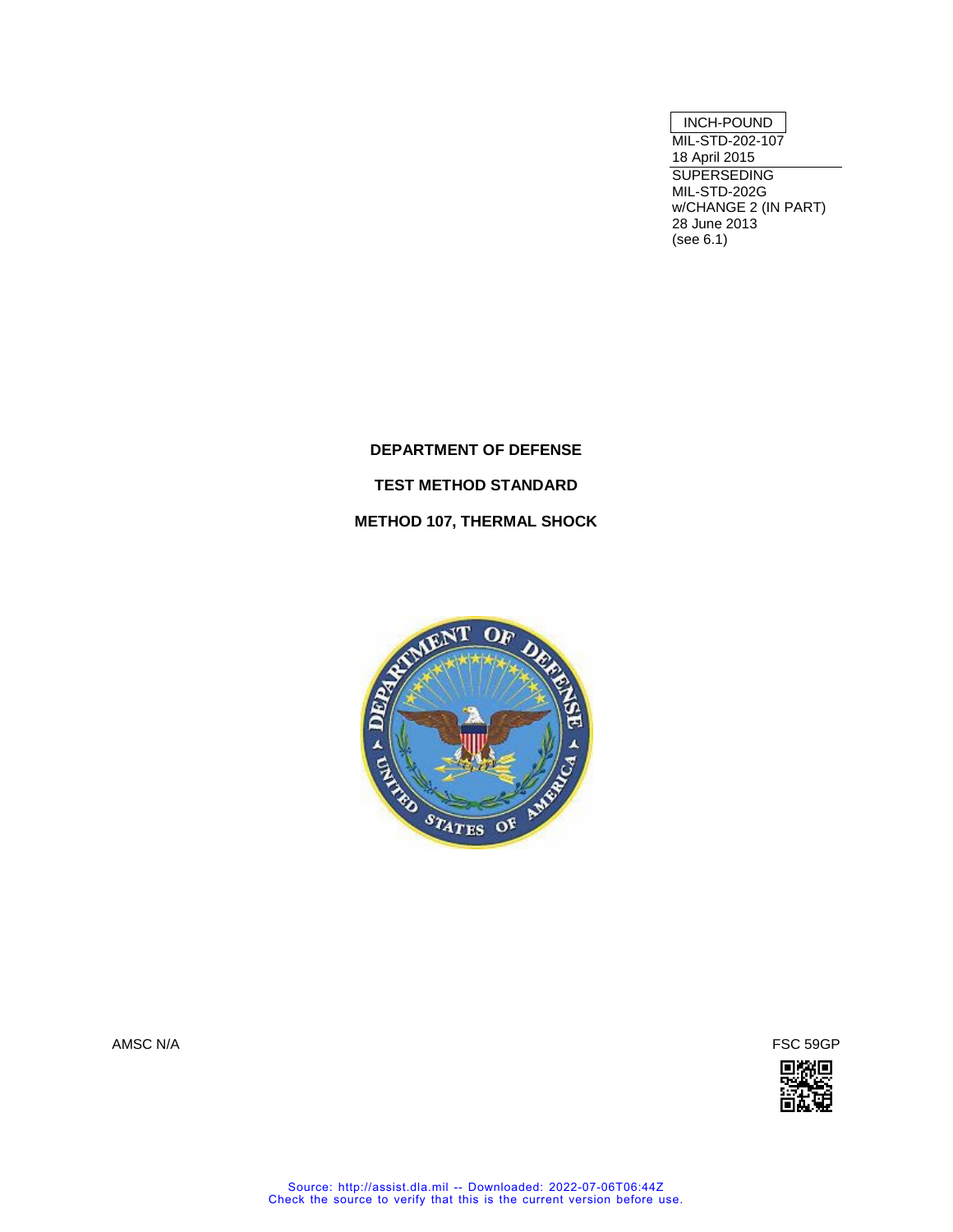#### FOREWORD

- 1. This standard is approved for use by all Departments and Agencies of the Department of Defense.
- 2. This entire standard has been revised. This revision has resulted in many changes to the format, but the most significant one is the splitting the document into test methods. See MIL-STD-202 for the change summary.
- 3. Comments, suggestions, or questions on this document should be emailed t[o std202@dla.mil](mailto:std202@dla.mil) or addressed to: Commander, Defense Logistics Agency, DLA Land and Maritime, ATTN: VAT, P.O. Box 3990, Columbus, OH 43218–3990. Since contact information can change, you may want to verify the currency of this address information using the ASSIST Online database a[t https://assist.dla.mil.](https://assist.dla.mil/)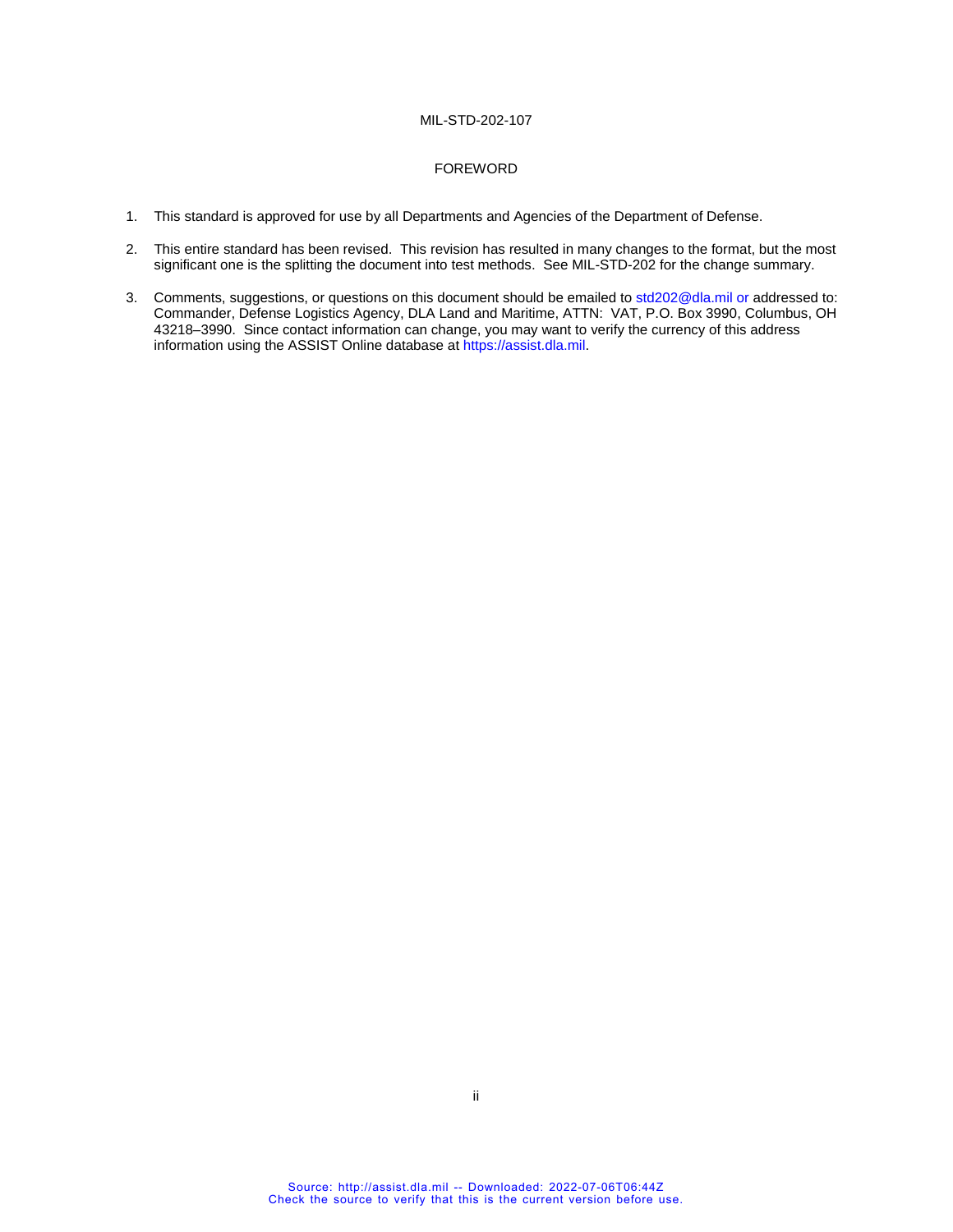# CONTENTS

| PARAGRAPH      |                             | <b>PAGE</b>    |
|----------------|-----------------------------|----------------|
|                |                             | ii             |
| 1 <sub>1</sub> | <b>SCOPE</b>                | 1              |
| 1.1            |                             | 1              |
| 2.             | <b>APPLICABLE DOCUMENTS</b> | 1              |
| 3.             | <b>DEFINTIONS</b>           | 1              |
| $\mathbf{4}$   | <b>GENERAL REQUIREMENTS</b> | 1              |
| 4 <sub>1</sub> |                             | 1              |
| 4.1.1          |                             | $\overline{1}$ |
| 4.1.2          |                             | 1              |
| 4.2.           |                             | $\overline{a}$ |
| 4.2.1          |                             | $\overline{a}$ |
| 4.2.2          |                             | $\overline{2}$ |
| 4.3            |                             | $\overline{2}$ |
| 5.             | DETAILED REQUIREMENTS       | $\overline{2}$ |
| 5.1            |                             | $\mathfrak{p}$ |
| 6.             | <b>NOTES</b>                | 5              |
| 6.1            |                             | 5              |
| 6.2            |                             | 5              |

# TABLES PAGE

|  | $\overline{\mathbf{A}}$ |
|--|-------------------------|
|  | $\overline{\mathbf{A}}$ |
|  |                         |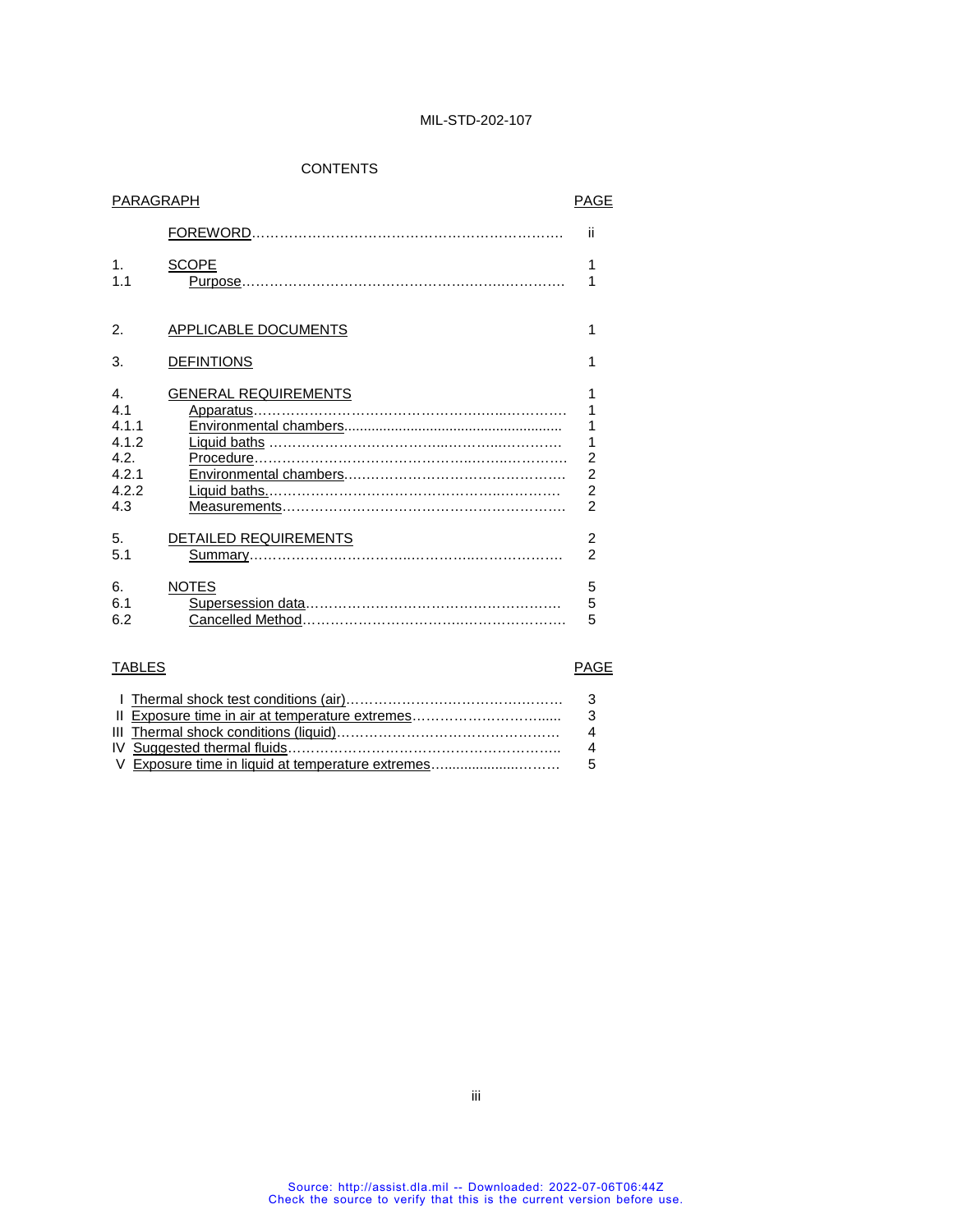#### METHOD 107 THERMAL SHOCK

### 1. SCOPE

1.1 Purpose. This test is conducted for the purpose of determining the resistance of a part to exposures at extremes of high and low temperatures, and to the shock of alternate exposures to these extremes, such as would be experienced when equipment or parts are transferred to and from heated shelters in arctic areas. These conditions may also be encountered in equipment operated noncontinuously in low-temperature areas or during transportation. Although it is preferred that the specimen reach thermal stability during the exposure specified, in the interest of saving time, parts may be tested at the minimum exposure durations specified, which will not insure thermal stability but only an approach thereto. Permanent changes in operating characteristics and physical damage produced during thermal shock result principally from variations in dimensions and other physical properties. Effects of thermal shock include cracking and delamination of finishes, cracking and crazing of embedding and encapsulating compounds, opening of thermal seals and case seams, leakage of filling materials, rupturing, or cracking of hermetic seals and vacuum glass to metal seals, and changes in electrical characteristics due to mechanical displacement or rupture of conductors or of insulating materials.

#### 2. APPLICABLE DOCUMENTS

This section not applicable to this standard.

### 3. DEFINTIONS

This section not applicable to this standard.

#### 4. GENERAL REQUIREMENTS

4.1 Apparatus. Suitable temperature controlled systems shall be used to meet the temperature requirements and test conditions specified in table I or table III. The liquid method is more severe and may damage some components that might not be degraded by the air method. It is not intended for use on nonhermetically sealed components.

4.1.1 Environmental chambers. A system of sufficient thermal capacity shall be used to change ambient chamber conditions to meet test requirements and to reach specified temperature conditions of steps 1 and 3 of table I. The supply air temperature of the chambers shall reach the specified temperature within a recovery time of 5 minutes after the specimens have been transferred to the appropriate chamber.

4.1.2 Liquid baths. Suitable temperature controlled baths containing liquids (see table IV) shall be chosen to maintain the specified test conditions (see table III) within the indicated tolerances. A liquid media shall not be used without prior approval of the qualifying activity.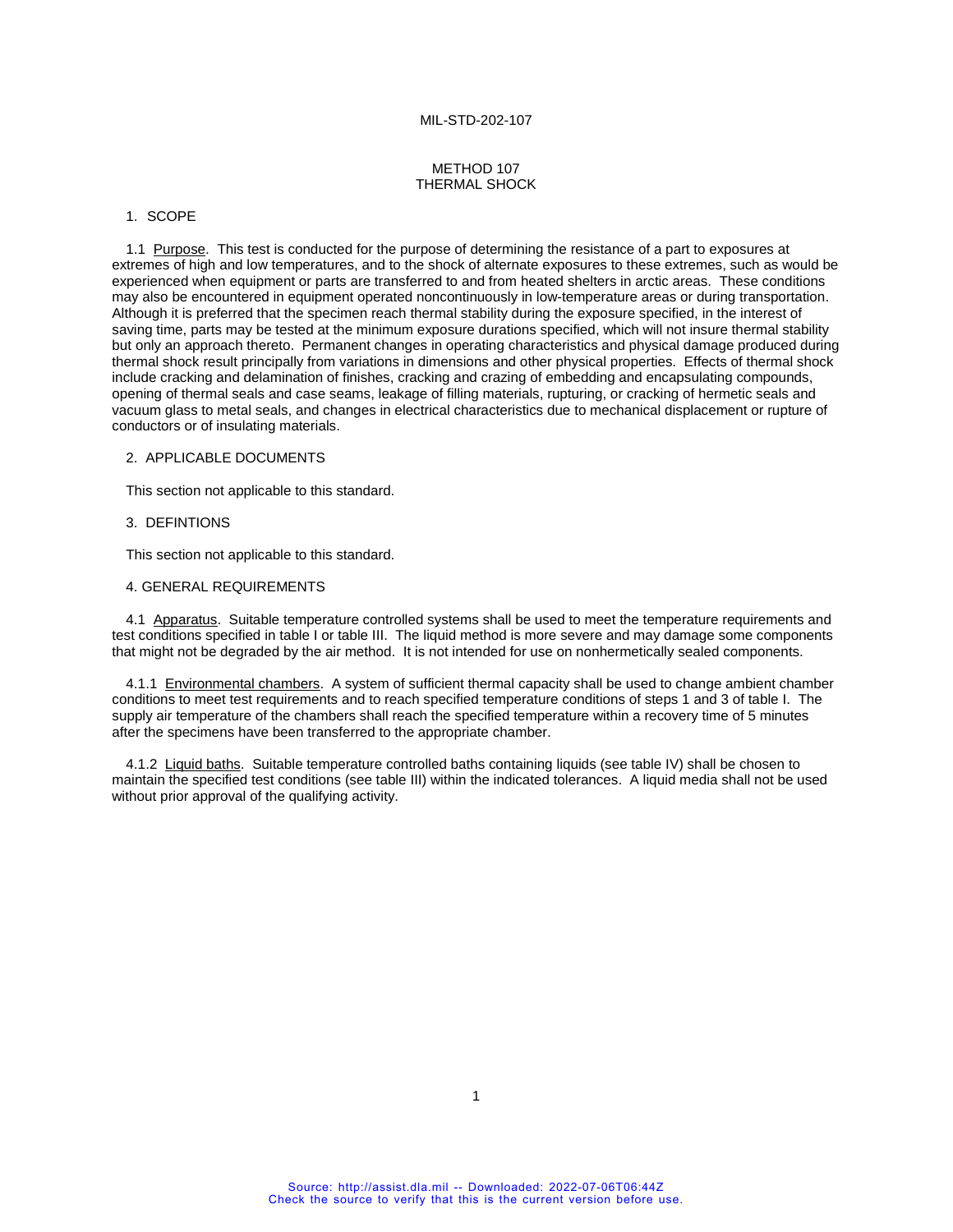#### 4.2. PROCEDURE.

4.2.1 Environmental chambers. Specimens shall be placed so that there is substantially no obstruction to the flow of air across and around the specimen. When special mounting is required, it shall be specified. The specimen shall be subjected to the specified test condition of table I. The first five cycles shall be run continuously. After five cycles, the test may be interrupted after the completion of any full cycle, and the specimens allowed to return to room ambient temperature before testing is resumed. One cycle consists of steps 1 through 4 of the applicable test condition. Specimens shall not be subjected to forced circulating air while being transferred from one chamber to another. Whether single or multiple chambers are used, the effective total transfer time from the specified low temperature to the specified high temperature, or the reverse, shall not exceed 5 minutes. Direct heat conduction to the specimen should be minimized. In the case of multiple chambers, the transfer time shall be defined as the time between withdrawal from the low temperature chamber and introduction into the high temperature chamber or the reverse.

NOTE: In single compartment chambers, in which the temperature extremes of steps 1 and 3 are achieved without physical movement of the specimens, steps 2 and 4 are not applicable.

4.2.2 Liquid baths. Specimens shall be immersed in a suitable liquid that shall be approved by the qualifying activity (see table IV), at the temperature in step 1 of the specified test condition (see table III) for the time specified in table V. Immediately upon the conclusion of step 1, the device shall be transferred to a suitable liquid at the temperature specified in step 2 of the specified test condition. The device shall remain at the high temperature for the time specified in table V. These two steps, step 1 and 2, constitute one cycle of the applicable test condition. Repeat the required number of cycles without interruption as specified in table III. Transfer time from low to high temperature and from high to low temperature shall be less than 10 seconds.

4.3 Measurements. Specified measurements shall be made prior to the first cycle and upon completion of the final cycle, except that failures shall be based on measurements made after the specimen has stabilized at room temperature following the final cycle.

#### 5. DETAILED REQUIREMENTS

- 5.1. Summary. The following details are to be specified in the individual specification:
	- a. Recovery time if other than 5 minutes (see 4.1.1).
	- b. Special mounting, if applicable (see 4.2).
	- c. Type test (air or liquid) and test condition (see 4.2).
	- d. Transfer time if other than specified in 4.2.1 or 4.2.2.
	- e. Measurements before and after cycling (see 4.3).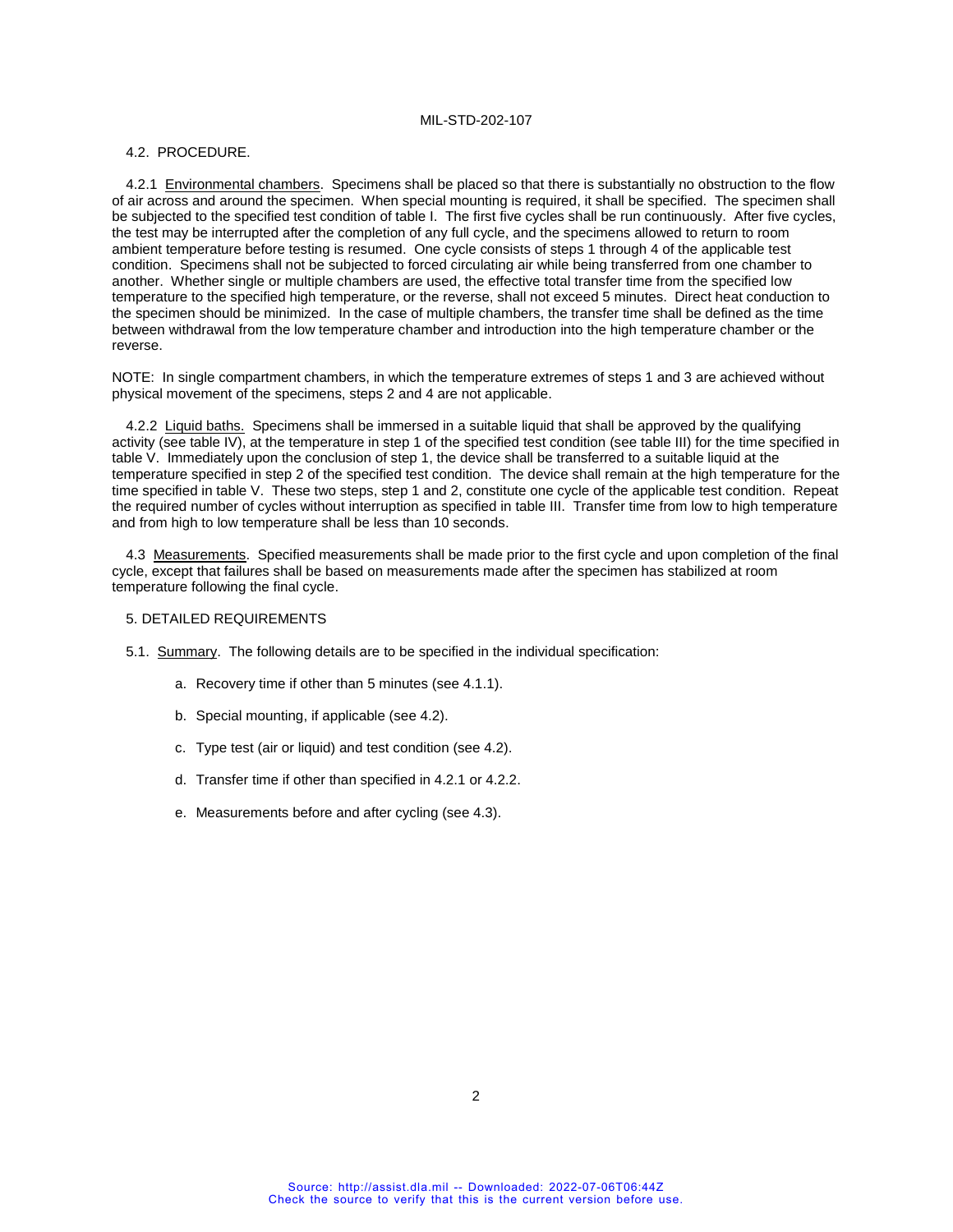|      | Test<br>condition       | Number of<br>cycles | Test<br>condition     | Number of<br>cycles | <b>Test</b><br>condition | Number of<br>cycles |
|------|-------------------------|---------------------|-----------------------|---------------------|--------------------------|---------------------|
|      |                         |                     |                       |                     |                          |                     |
| Step | A                       | 5                   | В                     | 5                   |                          | 5                   |
|      | $A-1$                   | 25                  | $B-1$                 | 25                  | $C-1$                    | 25                  |
|      | $A-2$                   | 50                  | $B-2$                 | 50                  | $C-2$                    | 50                  |
|      | $A-3$                   | 100                 | $B-3$                 | 100                 | $C-3$                    | 100                 |
|      | Temperature             | Time                | Temperature           | Time                | Temperature              | Time                |
|      | $\underline{^{\circ}C}$ |                     | $\frac{^{\circ}C}{ }$ |                     | $\frac{1}{2}$            |                     |
|      | $-55 + 0, -3$           | See table II        | $-65 + 0$ , $-5$      | See table II        | $-65 + 0, -5$            | See table II        |
| 2    | $25 + 10, -5$           | 5 minutes           | $25 + 10, -5$         | 5 minutes           | $25 + 10, -5$            | 5 minutes           |
| 3    | $85 + 3, -0$            | maximum             | $125 + 3, -0$         | maximum             | $200 + 5, -0$            | maximum             |
| 4    | $25 + 10, -5$           |                     | $25 + 10, -5$         |                     | $25 + 10, -5$            |                     |

| TABLE I. Thermal shock test conditions (air) 1/. |  |  |
|--------------------------------------------------|--|--|
|--------------------------------------------------|--|--|

|      | Test          | Number of    | Test          | Number of    | Test          | Number of    |
|------|---------------|--------------|---------------|--------------|---------------|--------------|
|      | condition     | cycles       | condition     | cycles       | condition     | cycles       |
| Step |               | 5            | E             | 5            |               | 5            |
|      | $D-1$         | 25           | $E-1$         | 25           | $F-1$         | 25           |
|      | $D-2$         | 50           | $E-2$         | 50           | $F-2$         | 50           |
|      | $D-3$         | 100          | $E-3$         | 100          | $F-3$         | 100          |
|      | Temperature   | Time         | Temperature   | Time         | Temperature   | Time         |
|      |               |              | $\frac{1}{2}$ |              | °C            |              |
|      | $-65 + 0, -5$ | See table II | $-65 +0, -5$  | See table II | $-65 + 0, -5$ | See table II |
|      | $25 + 10, -5$ | 5 minutes    | $25 + 10, -5$ | 5 minutes    | $25 + 10, -5$ | 5 minutes    |
| 3    | $350 + 5, -0$ | maximum      | $500 + 5, -0$ | maximum      | $150 + 3, -0$ | maximum      |
|      | $25 + 10, -5$ |              | $25 + 10, -5$ |              | $25 + 10, -5$ |              |

1/ When method 102, condition A, B or D has been specified use condition A. When method 102, condition C has been specified use condition B

#### TABLE II. Exposure time in air at temperature extremes.

| Weight of specimen                                                                                                                                                                                                                                                                                                                                              | Minimum time<br>(for steps 1 and 3)           |
|-----------------------------------------------------------------------------------------------------------------------------------------------------------------------------------------------------------------------------------------------------------------------------------------------------------------------------------------------------------------|-----------------------------------------------|
| 1 ounce (28 grams and below)<br>Above 1 ounce (28 grams) to .3 pound (136 grams), inclusive<br>Above .3 pounds (136 grams) to 3 pounds (1.36 kilograms), inclusive<br>Above 3 pounds (1.36 kilograms) to 30 pounds (13.6 kilograms), inclusive<br>Above 30 pounds (13.6 kilograms) to 300 pounds (136 kilograms), inclusive<br>Above 300 pounds (136 kilograms) | Hours<br>1/4 (or as specified)<br>⅓<br>4<br>8 |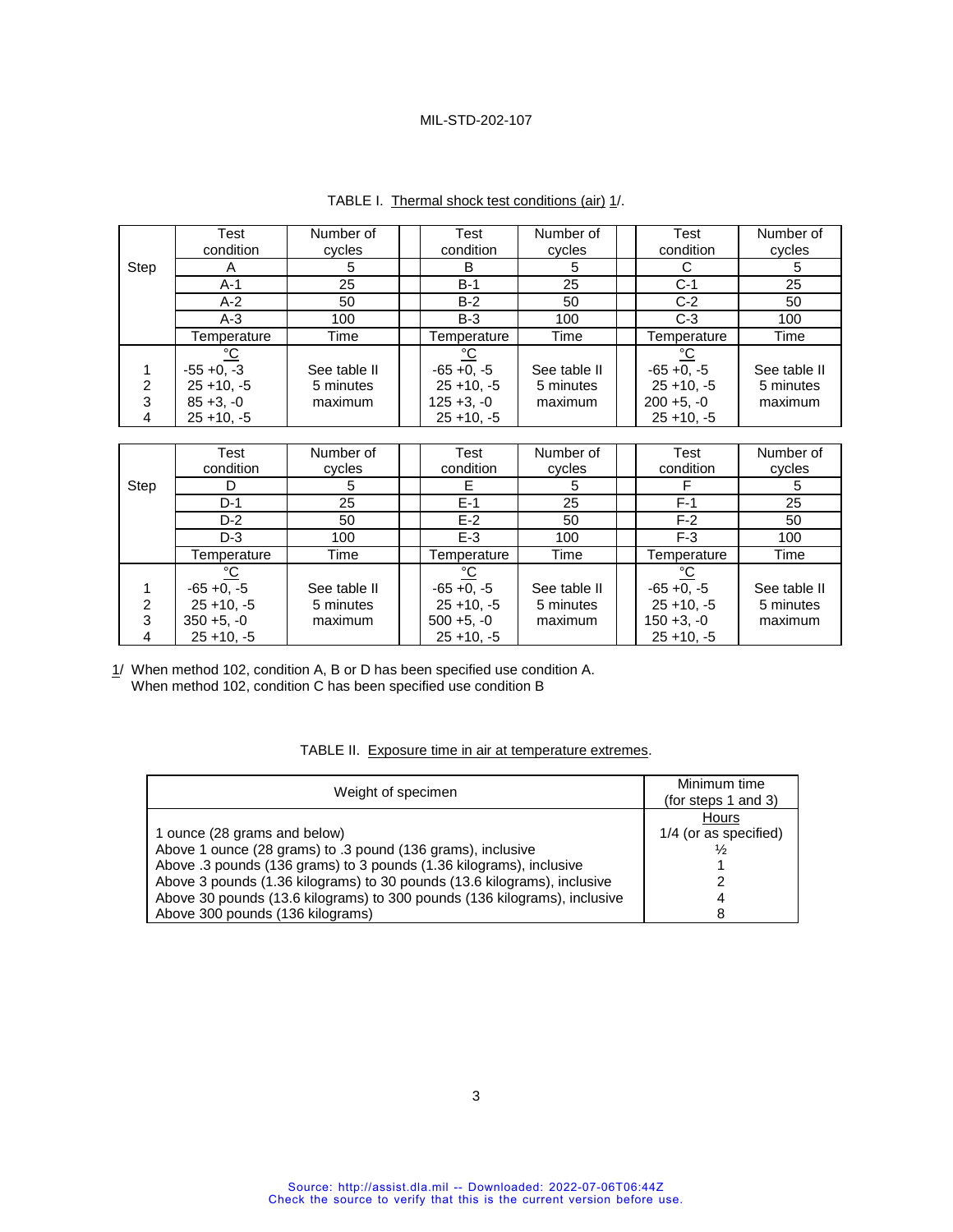| TABLE III. Thermal shock conditions (liquid). |  |
|-----------------------------------------------|--|
|-----------------------------------------------|--|

|      | Test<br>condition                            | Number<br>of cycles | Test<br>condition                         | <b>Number</b><br>of cycles | Test<br>condition                      | Number<br>of cycles | Test<br>condition                             | Number<br>of cycles |
|------|----------------------------------------------|---------------------|-------------------------------------------|----------------------------|----------------------------------------|---------------------|-----------------------------------------------|---------------------|
| Step | AA                                           |                     | BB                                        |                            | CC.                                    | G                   | DD                                            |                     |
|      | $AA-1$                                       | 15                  | <b>BB-1</b>                               | 15                         | $CC-1$                                 | 15                  | $DD-1$                                        | 15                  |
|      | $AA-2$                                       | 25                  | <b>BB-2</b>                               | 25                         | $CC-2$                                 | 25                  | DD-2                                          | 25                  |
|      | Temperature                                  | Time                | Temperature                               | Time                       | Temperature                            | Time                | Temperature                                   | Time                |
|      | <u>°С</u><br>$-0 + 2, -10$<br>$100 + 10, -2$ | See<br>table V      | ∘∩<br>$-65 + 0$ , $-10$<br>$125 + 10, -0$ | See<br>table V             | °C<br>$-65 + 0, -10$<br>$150 + 10, -0$ | See<br>table V      | $\sim$<br>$-65 + 0$ , $-10$<br>$200 + 10, -0$ | See<br>table V      |

TABLE IV. Suggested thermal fluids. 1/2/

| Test      | AA, AA-1, AA-2                                       | BB, BB-1, BB-2                                            | CC, CC-1, CC-2                                            | DD, DD-1, DD-2                                 |
|-----------|------------------------------------------------------|-----------------------------------------------------------|-----------------------------------------------------------|------------------------------------------------|
| condition | fluids                                               | <b>Fluids</b>                                             | fluids                                                    | fluids                                         |
| Step 1    | FC40 $\frac{4}{1}$ or<br>Water 3/                    | FC77 4/                                                   | FC77 4/                                                   | FC77 4/                                        |
|           | D <sub>02</sub><br>6/<br><b>D02-TS</b><br>D/80       | D <sub>02</sub><br><b>D02-TS</b><br>6/<br>D/80            | D <sub>02</sub><br>6/<br><b>D02-TS</b><br>D/80            | D <sub>02</sub><br><b>D02-TS</b><br>6/<br>D/80 |
| Step 2    | FC40 4/<br>Water 3/                                  | <b>FC70</b><br>FC40<br>$\overline{4}$                     | <b>FC70</b><br><b>FC40</b><br>$\frac{4}{1}$               | FC70 4/                                        |
|           |                                                      | UCON-WS<br>5/                                             | UCON-WS 5/                                                | UCON-WS} 5/                                    |
|           | D <sub>02</sub><br>6/<br>$D02-TS$<br>D <sub>03</sub> | D <sub>02</sub><br>6/<br><b>D02-TS</b><br>D <sub>03</sub> | D <sub>02</sub><br><b>D02-TS</b><br>6/<br>D <sub>03</sub> | D <sub>05</sub><br>6/<br>LS/230<br>LS/215      |
|           |                                                      |                                                           |                                                           |                                                |

Ethylene glycol shall not be used as a thermal shock test fluid.

 $\frac{1}{2}$  See 4.2.2.<br> $\frac{2}{3}$  Ethylene g<br> $\frac{3}{3}$  Tap water Tap water is indicated as an acceptable fluid for this temperature range. Its suitability chemically shall be established prior to use. A mixture of water and alcohol may be used to prevent freezing at the low temperature extreme. The water shall not be allowed to boil at the upper temperature extreme.

4/ FC77, FC70, FC40 are the registered trademark of 3M.

 $\overline{5}$ / UCON-WS process fluid is the registered trademark of Union Carbide Corporation.<br> $\overline{6}$ / D02, D02-TS, D03, D05, D/80, LS/215 and LS/230 are the registered trademark of

D02, D02-TS, D03, D05, D/80, LS/215 and LS/230 are the registered trademark of Ausimont (Division of Montedison).